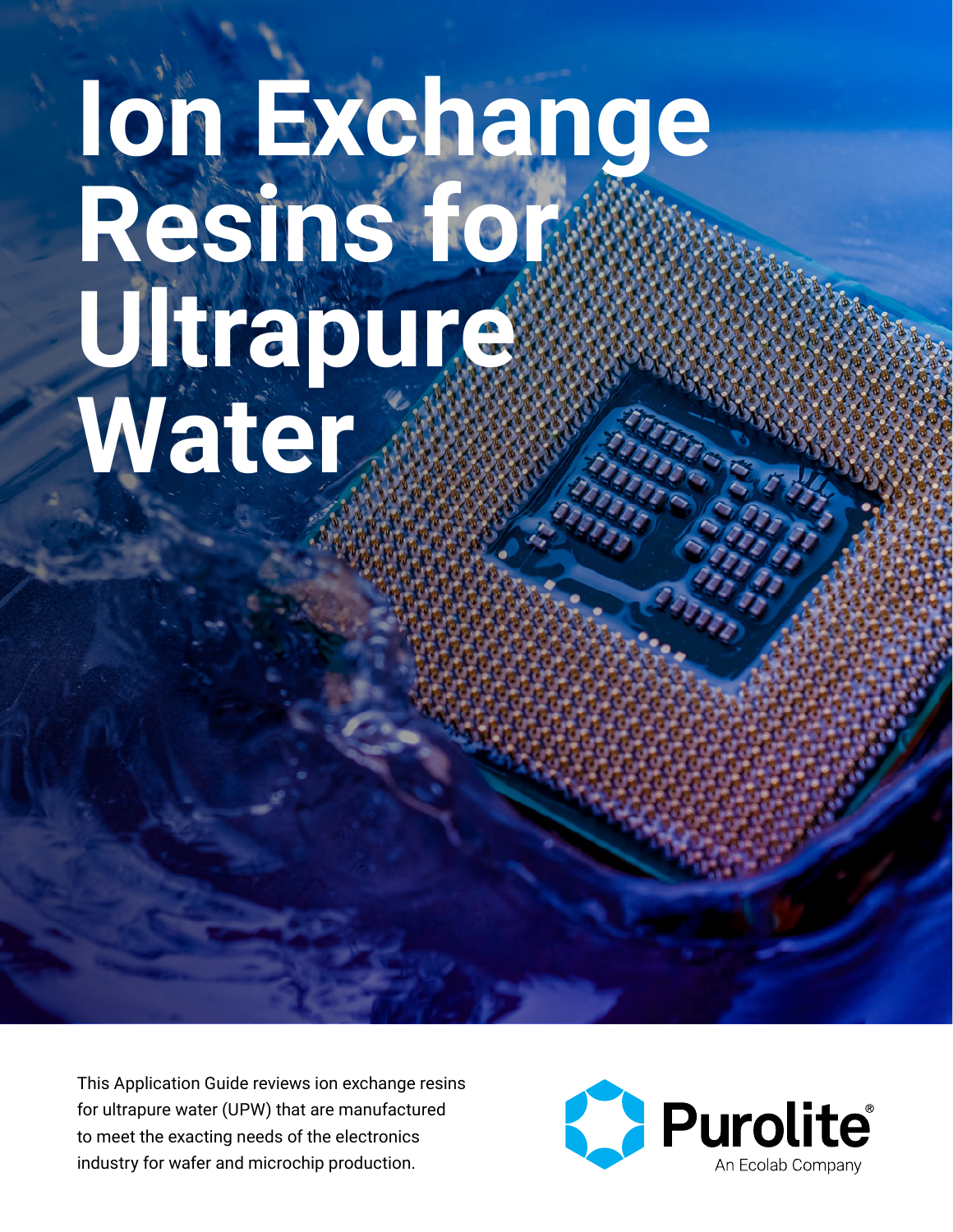

### About Purolite

Purolite is a leading manufacturer of ion exchange, catalyst, adsorbent and specialty resins. With global headquarters in the United States of America, Purolite is the only company that focuses 100% of its resources on the development and production of resin technology.

Responding to our customers' needs, Purolite has the widest variety of products and the industry's largest technical sales force. Globally, we have strategically located research and development centers and application laboratories. Our ISO 9001 certified manufacturing facilities in the USA, United Kingdom, Romania and China combined with more than 40 sales offices in 30 countries ensure complete worldwide coverage.

Purolite has been part of Ecolab since 2021. A trusted partner at nearly three million commercial customer locations, Ecolab (ECL) is the global leader in water, hygiene and infection prevention solutions and services. Ecolab delivers comprehensive solutions, data-driven insights and personalized service to advance food safety, maintain clean and safe environments, optimize water and energy use, and improve operational efficiencies and sustainability for customers in the food, healthcare, hospitality and industrial markets in more than 170 countries around the world.



#### **PREMIER PRODUCTS**

The quality and consistency of our products are fundamental to our performance. Throughout all Purolite plants, production is carefully controlled to ensure that our products meet the most stringent criteria, regardless of where they are produced.



#### **RELIABLE SERVICE**

We are technical experts and problem solvers. Reliable and well-trained, we understand the urgency required to keep businesses operating smoothly. Purolite employs the largest technical sales team in the industry.



#### **INNOVATIVE SOLUTIONS**

Our continued investment in research and development means we are always perfecting and discovering innovative uses for ion exchange resins and adsorbents. We strive to make the impossible possible.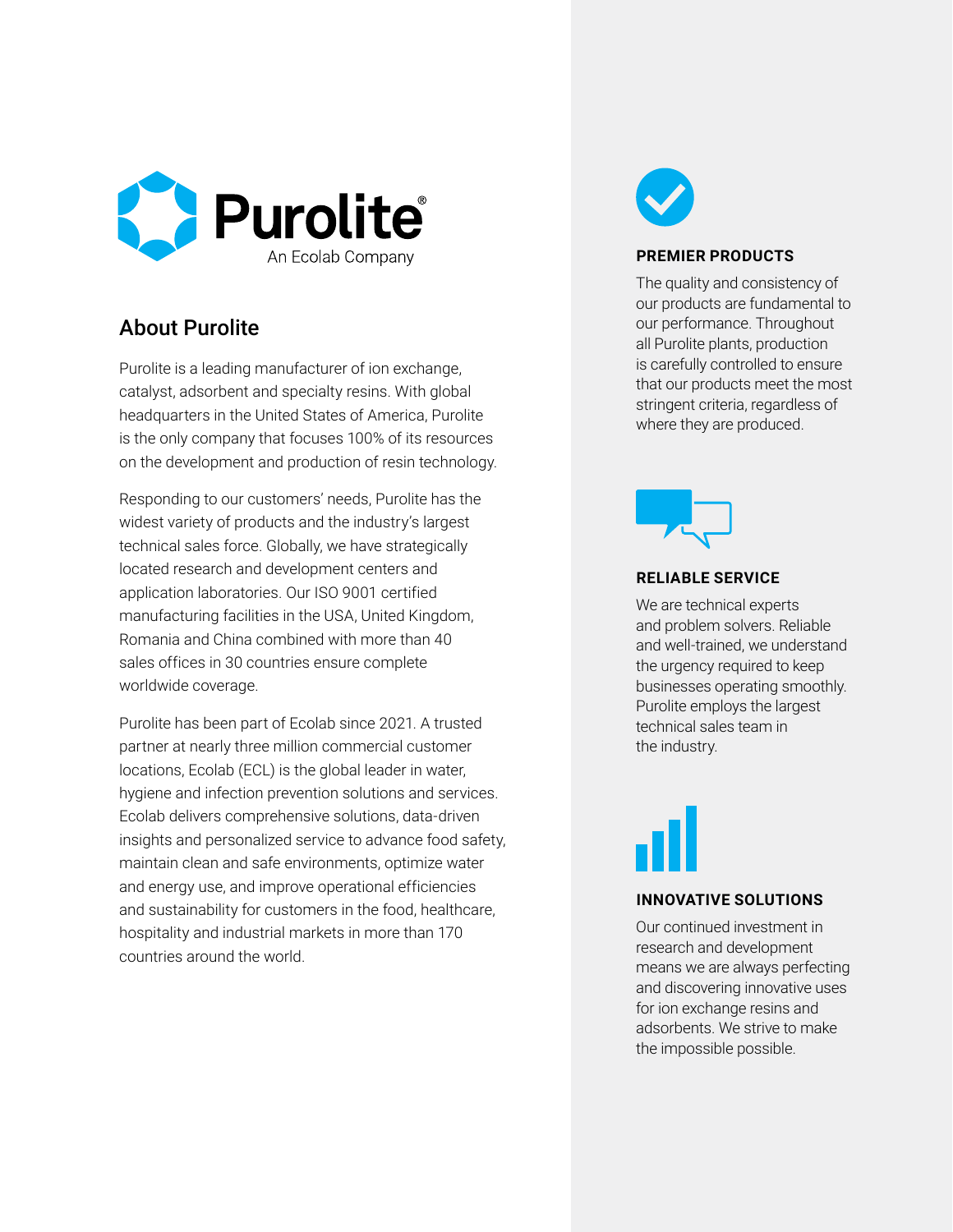## Ion Exchange Resins for Ultrapure Water

#### Contents

| Introduction to Ion Exchange Resins for Ultrapure Water                                                    |                |
|------------------------------------------------------------------------------------------------------------|----------------|
| <b>Electronics and Semiconductor Industry</b>                                                              | 4              |
| Ultrapure Water Resin Requirements                                                                         | 5              |
| Pretreatment                                                                                               | 6              |
| <b>Primary Treatment</b>                                                                                   | 6              |
| Final Polishing/Point of Use                                                                               | $\overline{7}$ |
| <b>Post Production Testing</b>                                                                             | 8              |
| Performance to End Water Quality (>18.0 $M\Omega$ ·cm)<br>Including Low Total Organic Carbon (TOC) Release | 9              |
| <b>Mixed Bed UPW Options</b>                                                                               | 10             |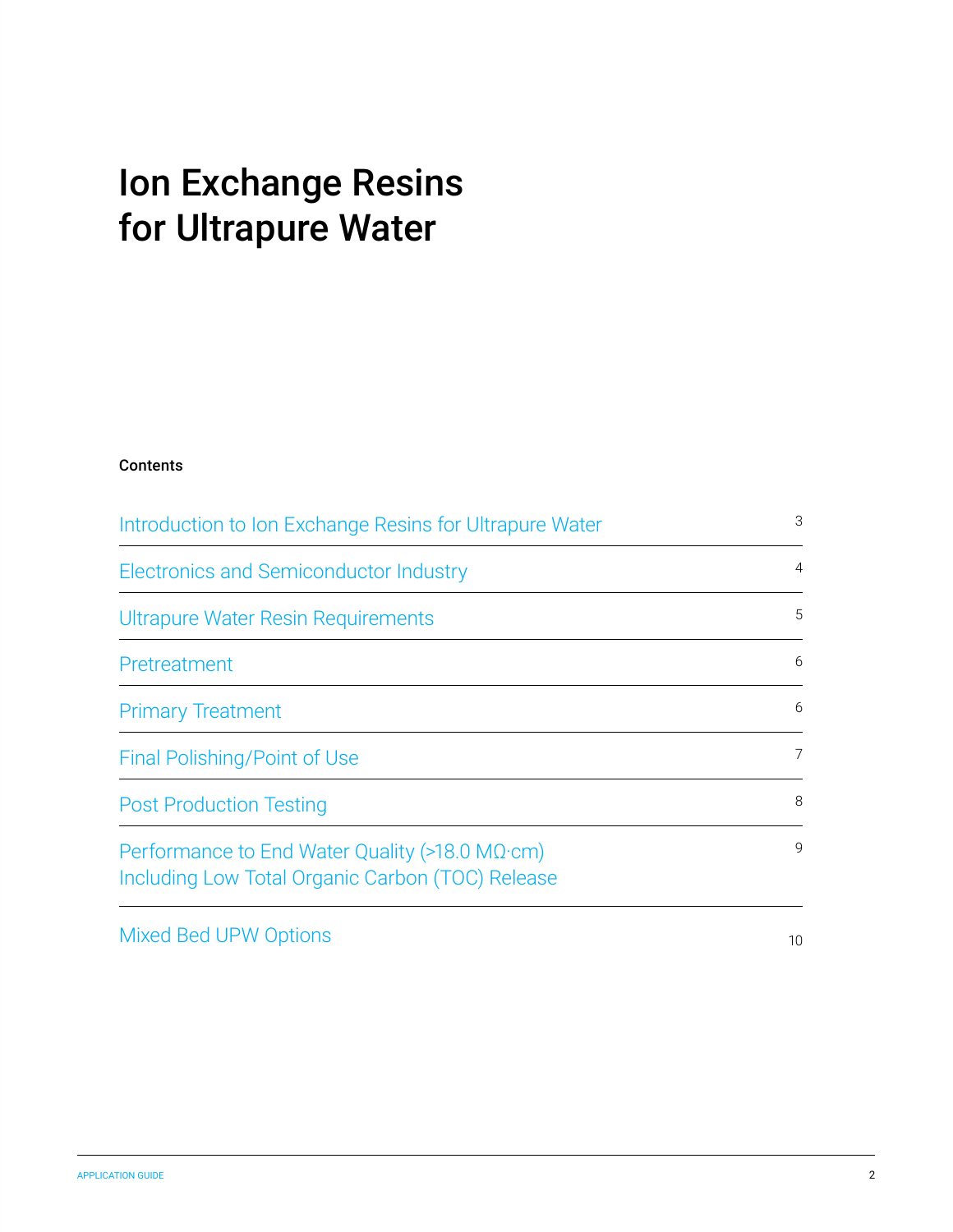# <span id="page-3-0"></span>Introduction to Ion Exchange Resins for Ultrapure Water

Since the early days of synthetic ion exchange resins, there has been a demand for cleaner, purer resins in food and beverage and power, defense, nuclear and pharmaceutical industries. However, the most exacting demands have been those from the electronics industry. They have required the highest possible water quality and ensure ion exchange resins do not contaminate the high purity circuits when first installed. The electronics industry requires ultimate purity and very quick rinse down times. Purolite ion exchange resins for ultrapure water (UPW) are specially manufactured to meet the exacting needs of the electronics industry for wafer and microchip production.

Purolite has supplied ion exchange resins to this industry for many years but is aware of the continued demand for improvements in this area. With this in mind, Purolite embarked on a Research and Development program to attain a higher level of purity and performance, resulting in our wellestablished line of Purolite UltraClean™ resins.

These Purolite UltraClean resins demonstrate excellent rinse down times to a resistivity > 18.2 MΩ·cm (megohm-cm) and very low levels of total organic carbon (TOC). [Figure 3](#page-10-0) shows an example of rinse profiles for [UltraClean UCW9966](https://www.purolite.com/product/ucw9966) and [UltraClean UCW9964.](https://www.purolite.com/product/ucw9964) This is of particular advantage to the wafer and microchip plant by reducing the volume and cost of rinse water when installing new resin beds and reducing outage times of operating plants. After resin changes, the plant's availability of "in specification" water translates into higher productivity and reliable, consistent production.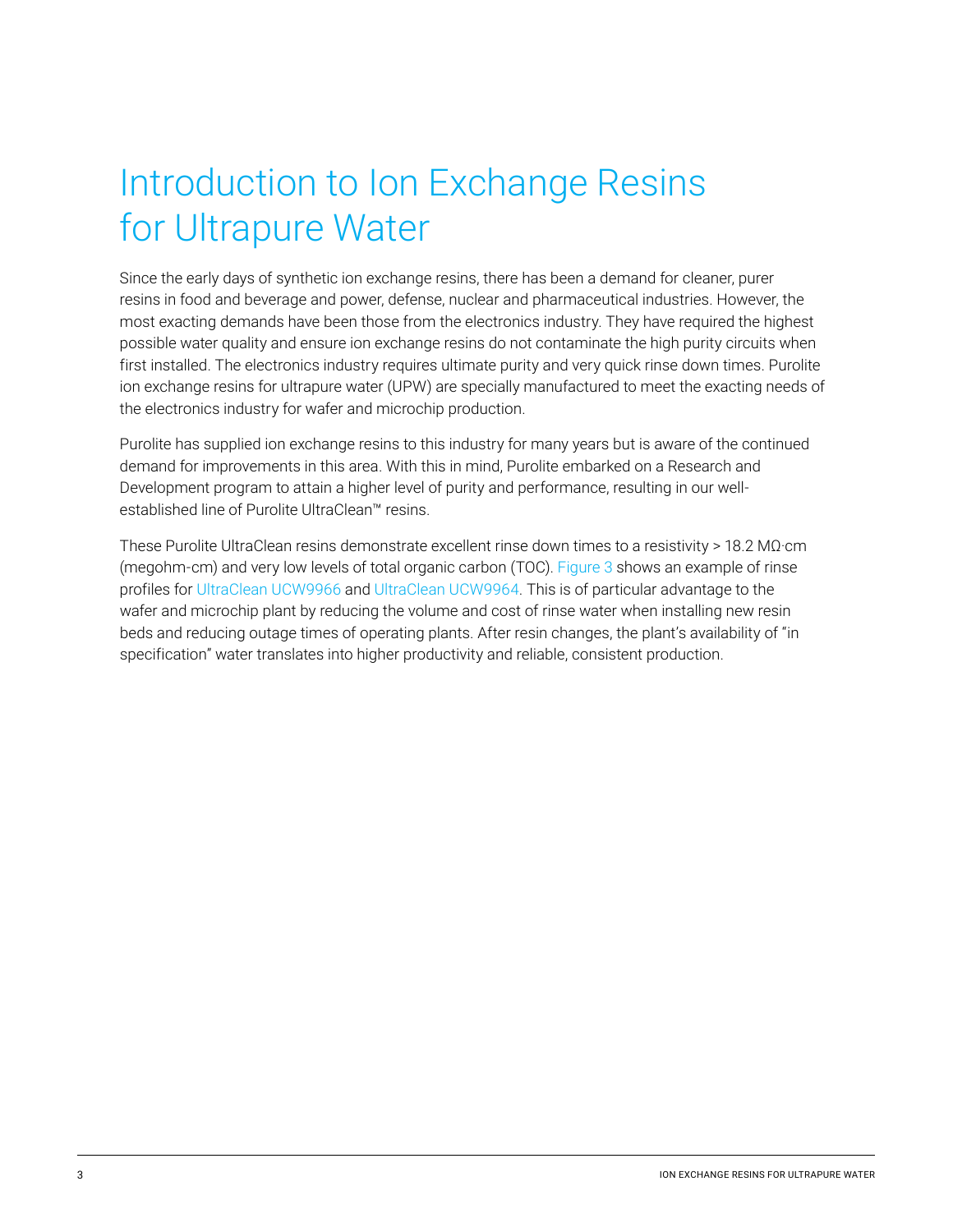#### <span id="page-4-0"></span>FIGURE 1

### Ultrapure Water (UPW) System Schematic

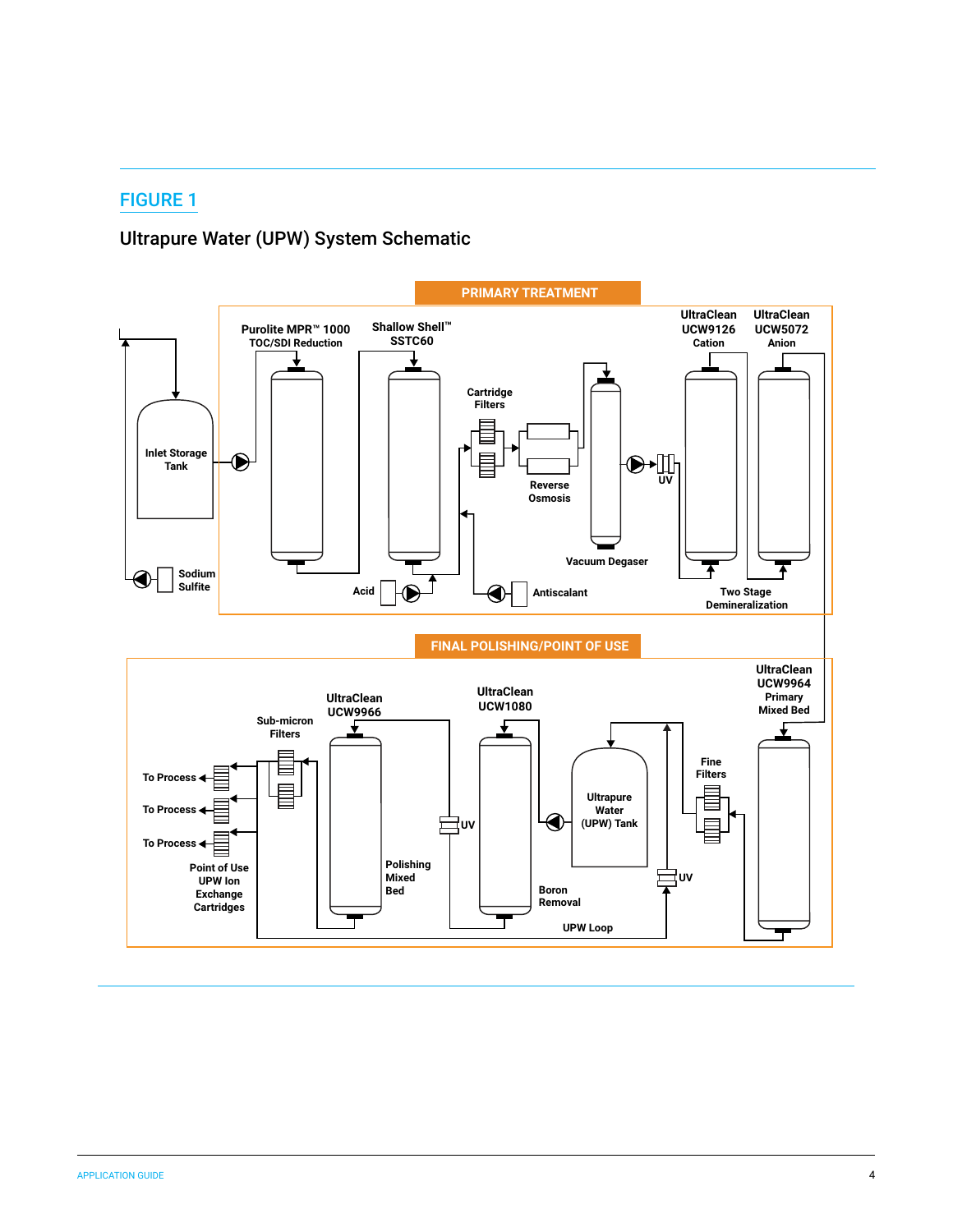# <span id="page-5-0"></span>Electronics and Semiconductor Industry

Extensive treatment is needed to achieve the ultimate in water purity for the electronics industry. This typically requires a pretreatment stage followed by what is sometimes referred to as primary treatment that comprises Reverse Osmosis (RO) or Ion Exchange (IE) Make-Up water plants, or more often, a combination of both to achieve a resistivity of  $12-17 \text{ M}\Omega$ ·cm. To achieve the ultimate quality, i.e., resistivity > 18.2 MΩ·cm, a final polishing stage, comprising a recirculation loop and a point of use treatment using special UPW resin grades, is required. Purolite's technical capabilities and extensive range of products enable us to assist end-users in all three phases of UPW production: pretreatment, primary treatment and final polishing.

### Ultrapure Water Resin Requirements

The particular plant specifications and requirements drive resin quality and performance demands. To meet the needs of the electronics and semiconductor industry, ion exchange resins must exhibit the following basic requirements:

- Ultimate Quality from a high-quality feed • Six months shelf life after manufacture
- Low TOC leachables
- Quick "rinse up" to quality on installation
- No particulate release
- Excellent kinetic performance
- Consistent life expectancy and performance
- Acceptable pressure drop through the bed
- High conversion to the regenerated forms
- High conversion into the regenerated form

Additional requirements may include:

- Uniform particle size resin beads
- Efficient regenerability
- Remain mixed at the initial vessel loading and rinse stage (non-separable mixed beds)
- Good separability of components (regenerable mixed beds)

Resins subject to special production techniques using only materials of high purity, including a UPW water system. A special post-treatment is used at different stages of the production steps. Conversion to regenerated form is accomplished with chemicals and water of the highest purity, particularly during the final rinse stage.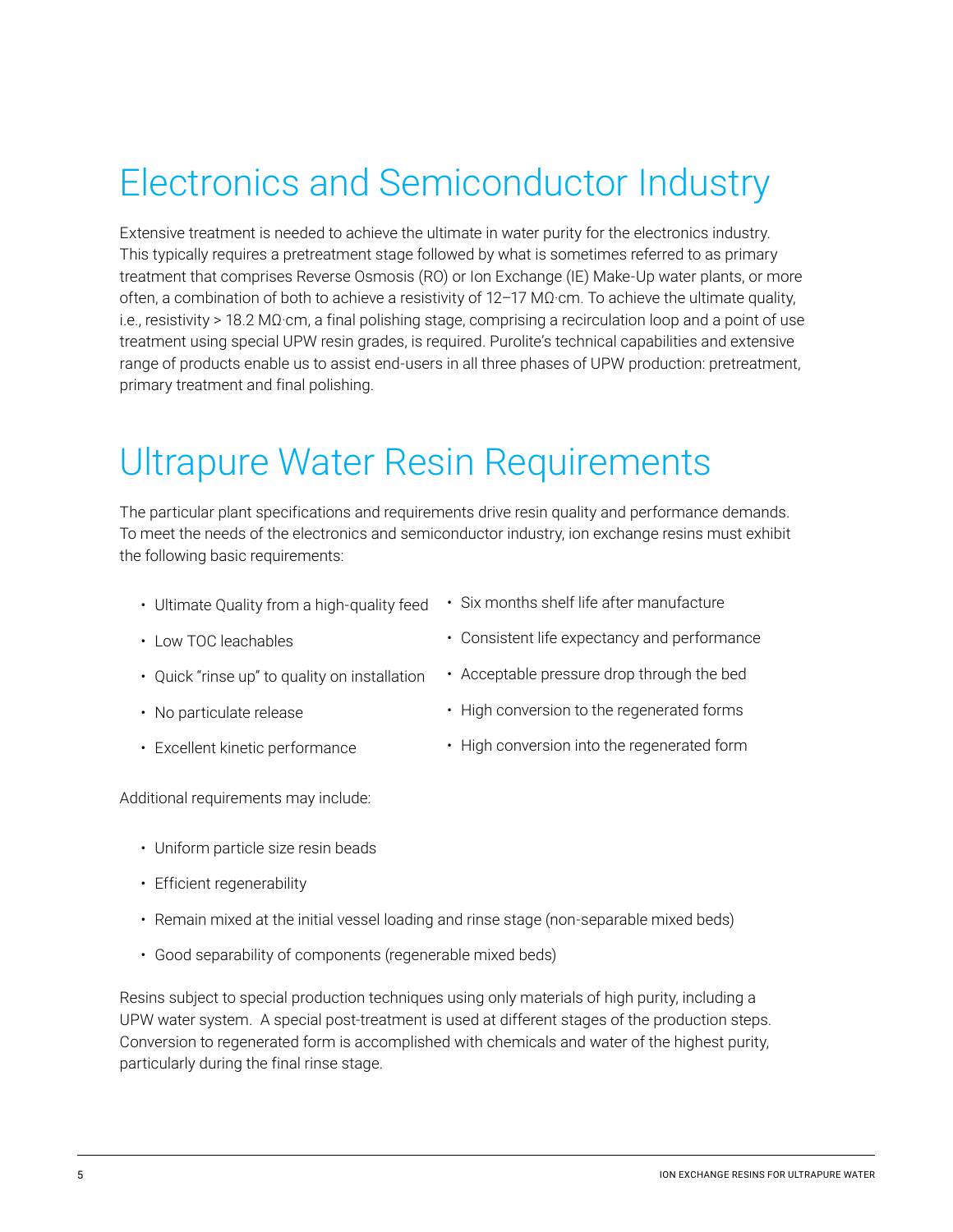### <span id="page-6-0"></span>Pretreatment

Pretreatment plant designs vary considerably, and this document cannot cover all the different options. The extent of pretreatment is determined by the source and nature of the incoming raw water supply, which can be variable and contain a wide range of contaminants. Pretreatment can include some or all of the following stages: chemical dosing (to aid pretreatment or to condition the water), clarification/sedimentation, multi-media filtration, organic scavenger resins, activated carbon filtration, cartridge filtration, membrane protection resin and softening (pre-RO). Purolite has considerable experience in this area with our range of organic scavenger resins and SST™ and standard softening resins (strong acid cation or weak acid cation) and [our Membrane Protection Resin MPR™1000](https://www.purolite.com/product/mpr1000) for silt density index (SDI) and TOC reduction. Often the pretreatment stage has to obtain water of suitable purity for feeding a reverse osmosis plant. The water's SDI often measures the purity of this water. The lower the SDI, the higher the flux rate that can be employed on the downstream membrane plant and the lower the membrane fouling potential.

# Primary Treatment

Combinations of RO membranes and ion exchange resins have been used primarily to remove the bulk of the ionic contaminants. From this treatment, end users typically achieve water qualities of 12–17 MΩ·cm. The ion exchange section can vary considerably depending on if there is a preceding RO plant. Many different ion exchange combinations can be employed depending on the quality of the water fed to the plant. Weak acid cation (WAC), strong acid cation (SAC), weak base anion (WBA), strong base anion (SBA) resins and mixed beds (a combination of SAC/SBA in a single column) have all successfully been used. Some clients only employ mixed beds in their primary makeup section after RO, and these units can employ ultrapure resins. At the same time, many still use high-quality or specially purified industrial grade resins in this duty.

Once again, the choice is determined by the nature of the water and the pretreatment design. Where single beds of resin are incorporated into the design, some employ co-flow (co-current) regeneration.

In contrast, more recent designs employ a variety of counter-flow (counter-current) techniques for regeneration, including packed beds, air or water hold down, split flow, etc. Purolite supplies grades of resins to cover all these different techniques. Our PRSM™ software [\(Purolite Resin](https://www.purolite.com/index/Company/Tools/purolite-resin-system-modeling-software)  [System Modeling\)](https://www.purolite.com/index/Company/Tools/purolite-resin-system-modeling-software) can help engineers and end-users select the best ion exchange option and Purolite's technical sales team can advise on the best choice of resins and grades for your plant.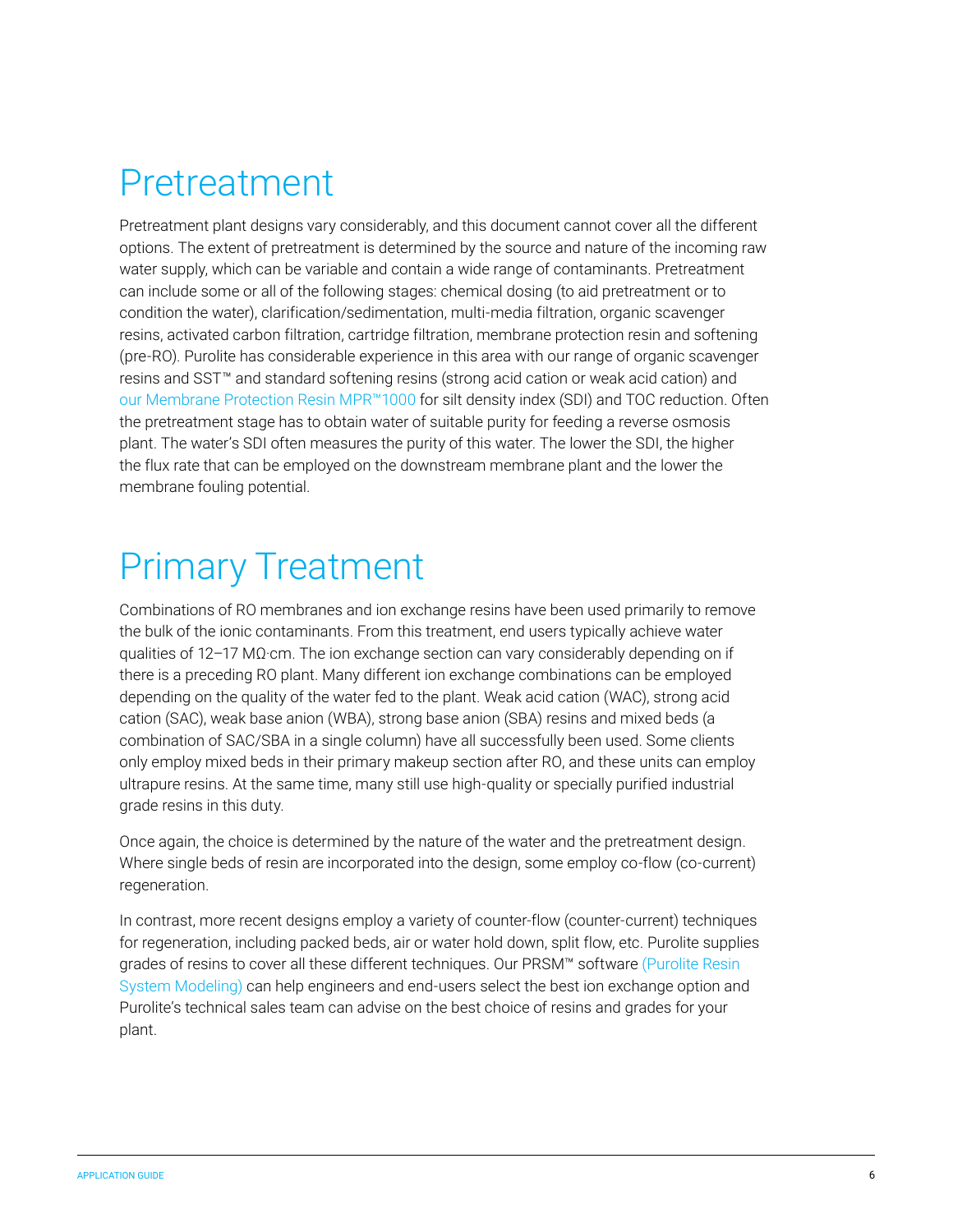# <span id="page-7-0"></span>Final Polishing / Point of Use

As mentioned earlier, the ultimate quality is always obtained by using ion exchange resins of the highest quality and purity, and this is where our UltraClean resins are of such importance. Table 1 below lists the current range of products offered by Purolite for use in pretreatment, primary treatment and final polishing. Usually there are other stages of treatment in the system, such as UV sterilization, vacuum degassing, fine filtration with sub-micron filters or ultra-filtration, etc, and primary and polishing mixed beds. In some cases, these mixed beds are both regenerable. On other sites, they are non-regenerable. Purolite offers UPW resins for both applications.

| Product                   | <b>Description</b>                                                                                                                                               |
|---------------------------|------------------------------------------------------------------------------------------------------------------------------------------------------------------|
| UltraClean UCW1080        | Selective boron removal resin                                                                                                                                    |
| UltraClean UCW3600        | High anion capacity mixed bed resin for high purity water production                                                                                             |
| UltraClean UCW3700        | Balanced mixed bed resin for high purity water production                                                                                                        |
| UltraClean UCW3900        | High cation capacity mixed bed resin for high purity water production                                                                                            |
| UltraClean UCW5072        | UPW high purity, uniform particle size, gel, strong base Type I anion exchange<br>resin for single anion vessels or as anion component of regenerable mixed beds |
| <b>UltraClean UCW9126</b> | UPW high purity, uniform particle size, gel, strong acid cation exchange resin for<br>single cation vessels or as cation component of regenerable mixed beds     |
| <b>UltraClean UCW9964</b> | Low TOC, high purity, UPW separable mixed bed resin for final polishing and point<br>of use treatment                                                            |
| <b>UltraClean UCW9966</b> | Low TOC, high purity, UPW non-separable mixed bed resin for final polishing and<br>point of use treatment                                                        |

### TABLE 1 Purolite Range of Ultrapure Water (UPW) Resins

Boron, used in the silicon etching of microprocessors as a doping agent, is often found in influent steams to UPW mixed beds. Recently published studies, carried out at a UPW facility in the US, showed the interference of silica removal by boron uptake in working UPW mixed beds.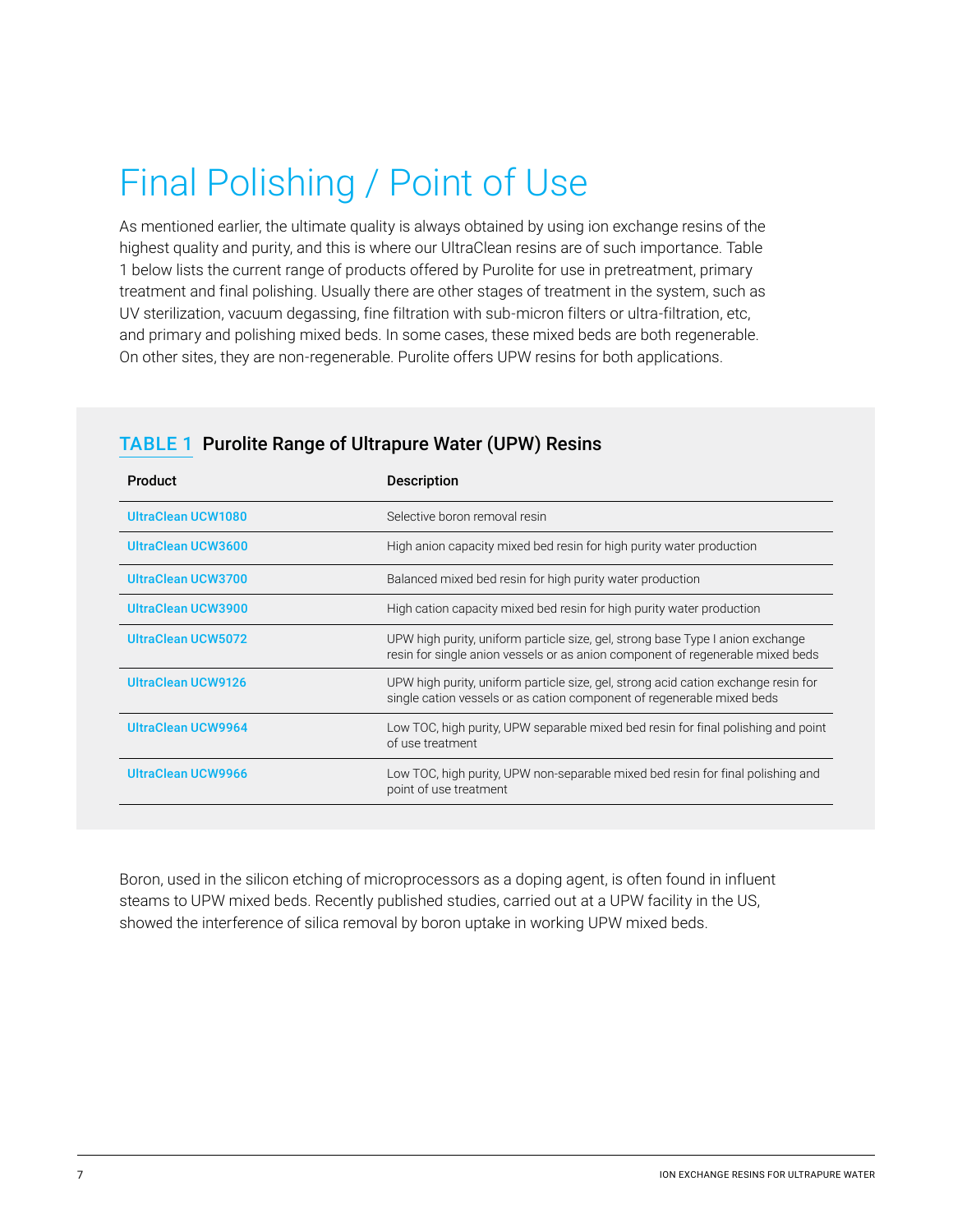UPW facilities have decided that any boron remaining in ultrapure water is detrimental to product yield. The challenge to water treatment companies is to remove both boron and silica to very low levels effectively. For high GP chips, the limits on boron are < 50 ppt and < 0.1 ppb SiO2 and also maintaining < 0.5 ppb TOC. The current problem is that mixed bed resins are not very selective for boron under neutral pH. Mixed beds must be regenerated four times more often than breakthrough based on silica to maintain undetectable levels of boron.

The equilibrium constant (K1) for boric acid is 10-10 compared to K1 for silica acid of 10-7 and K1 for carbonic acid of 10-5. The closeness of the equilibrium constants shows the difficulty in boron exchange, plus silica removal in the low pH environment of a mixed bed unit.

[UltraClean UCW1080](https://www.purolite.com/product/ucw1080) boron selective resin, when used in a stand-alone vessel, is the proven media to lower boron for over two years, which also extended the life of the polishing mixed beds.

Product datasheets featuring typical physical and chemical characteristics for each UltraClean product at www.purolite.com. Purolite continues developing new and improved products for the electronic and semiconductor industry. With over 25 years of successfully enhancing our production and post-treatment techniques, we continue to meet the ever-increasing needs of our customers. In all areas, Purolite strives to provide the best economical solution to the complex challenges of today and the future.

The UltraClean resins meet the exacting demands of the current generation of electronic industry installations.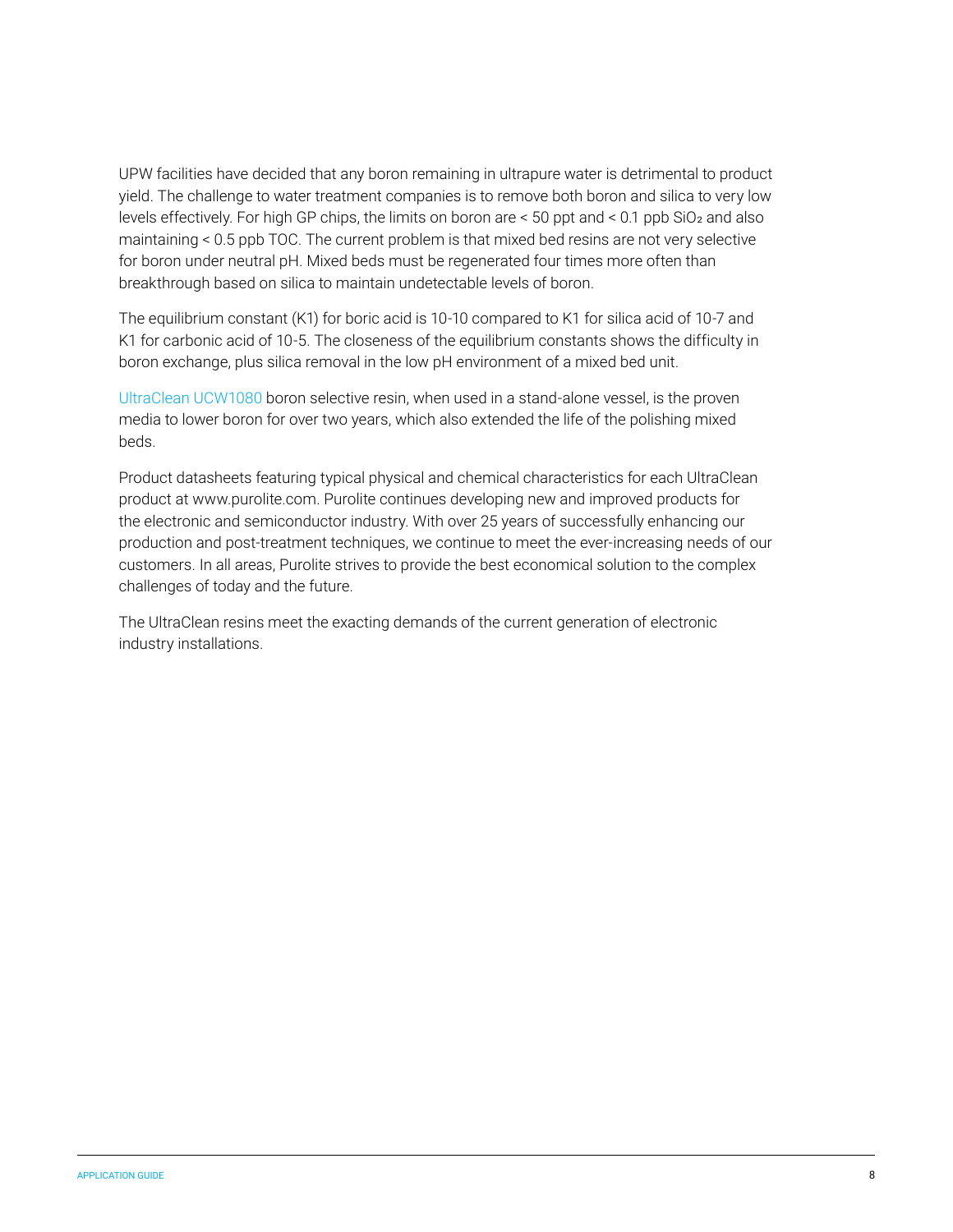# <span id="page-9-0"></span>Post Production Testing

Purolite recognizes the importance of testing every batch of UltraClean resin to ensure the highest performance is achieved and to provide the end-user with the confidence that the resin will perform consistently, as expected in the application.

## Performance to End Water Quality (>18.0 MΩ·cm) Including Low Total Organic Carbon (TOC) Release

| <b>Product</b>            | <b>Strong Acid</b><br>Cation | <b>Strong Base</b><br>Anion | <b>Mixed</b><br><b>Bed</b> | Non-<br>Separable | Regenerable  | $>18.0$ MΩ $\cdot$ cm<br>in < 2 BV | A TOC<br>(ppb)            |
|---------------------------|------------------------------|-----------------------------|----------------------------|-------------------|--------------|------------------------------------|---------------------------|
| <b>UltraClean UCW3600</b> |                              |                             | ✓                          |                   | ✓            | $\checkmark$                       | $< 10$ in 40<br><b>BV</b> |
| <b>UltraClean UCW3700</b> |                              |                             | $\checkmark$               |                   | $\checkmark$ | $\checkmark$                       | $< 10$ in 40<br><b>BV</b> |
| UltraClean UCW3900        |                              |                             | $\checkmark$               |                   | $\checkmark$ | $\checkmark$                       | $< 10$ in 40<br><b>BV</b> |
| <b>UltraClean UCW5072</b> |                              | $\checkmark$                |                            |                   | $\checkmark$ |                                    | $< 2$ in 100<br><b>BV</b> |
| UltraClean UCW9126        | $\checkmark$                 |                             |                            |                   | $\checkmark$ |                                    | $< 6$ in 100<br><b>BV</b> |
| <b>UltraClean UCW9964</b> |                              |                             | ✓                          |                   | $\checkmark$ | $\checkmark$                       | $< 1$ in 100<br><b>BV</b> |
| <b>UltraClean UCW9966</b> |                              |                             | $\checkmark$               | $\checkmark$      |              | $\checkmark$                       | $< 1$ in 100<br><b>BV</b> |

### TABLE 2 Typical UPW Product Characteristics

To achieve ultimate quality from our UCW range in final polishing mode, it is necessary to use rinse water with the following characteristics: resistivity > 17.5 MΩ·cm, TOC < 2 ppb, SiO2 < 2 ppb at a flow rate > 30 BV/h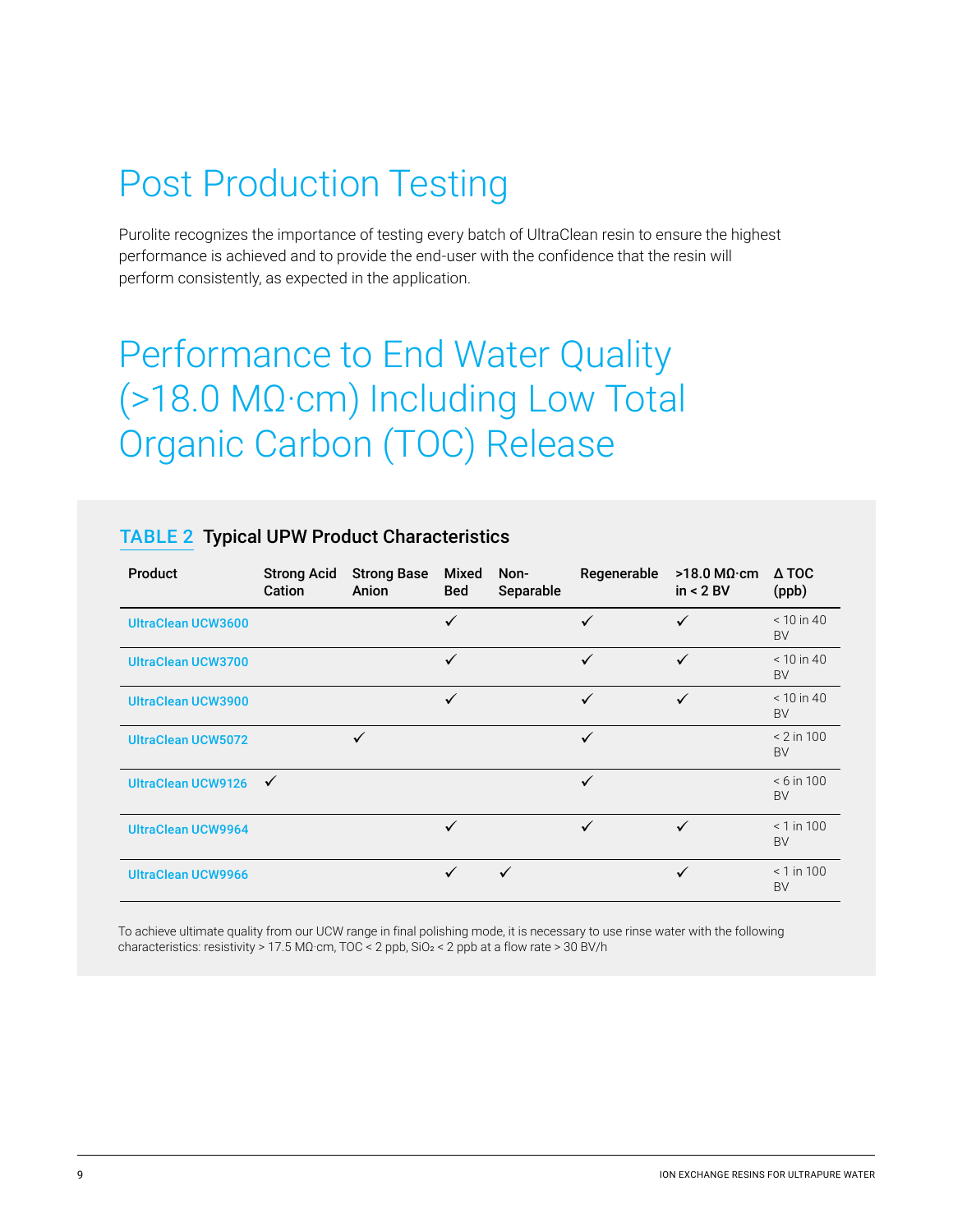<span id="page-10-0"></span>For other mixed bed duties where the TOC specification is slightly more relaxed with specified TOC levels < 10 ppb after rinsing with 30–40 bed volumes (BV), then our [UltraClean UCW3900,](https://www.purolite.com/product/ucw3900) [UltraClean UCW3700](https://www.purolite.com/product/ucw3700) and [UltraClean UCW3600](https://www.purolite.com/product/ucw3600) resins should be used. In all cases where low TOC levels are required, it is assumed that high purity water with only trace TOC is present in the water being used to rinse the beds before placement in service and the during service operation.



**Rinse Volume, BV**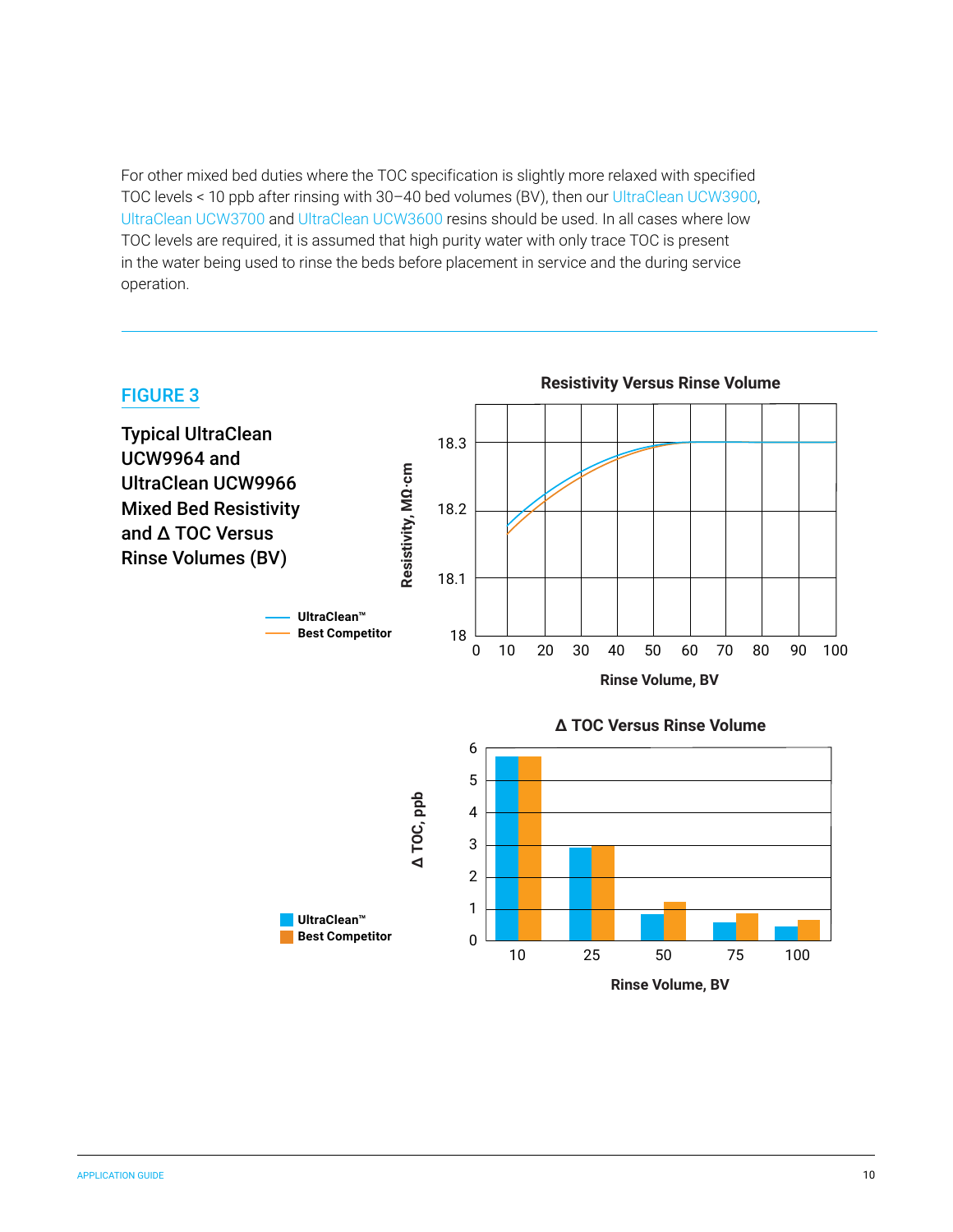### **Notes**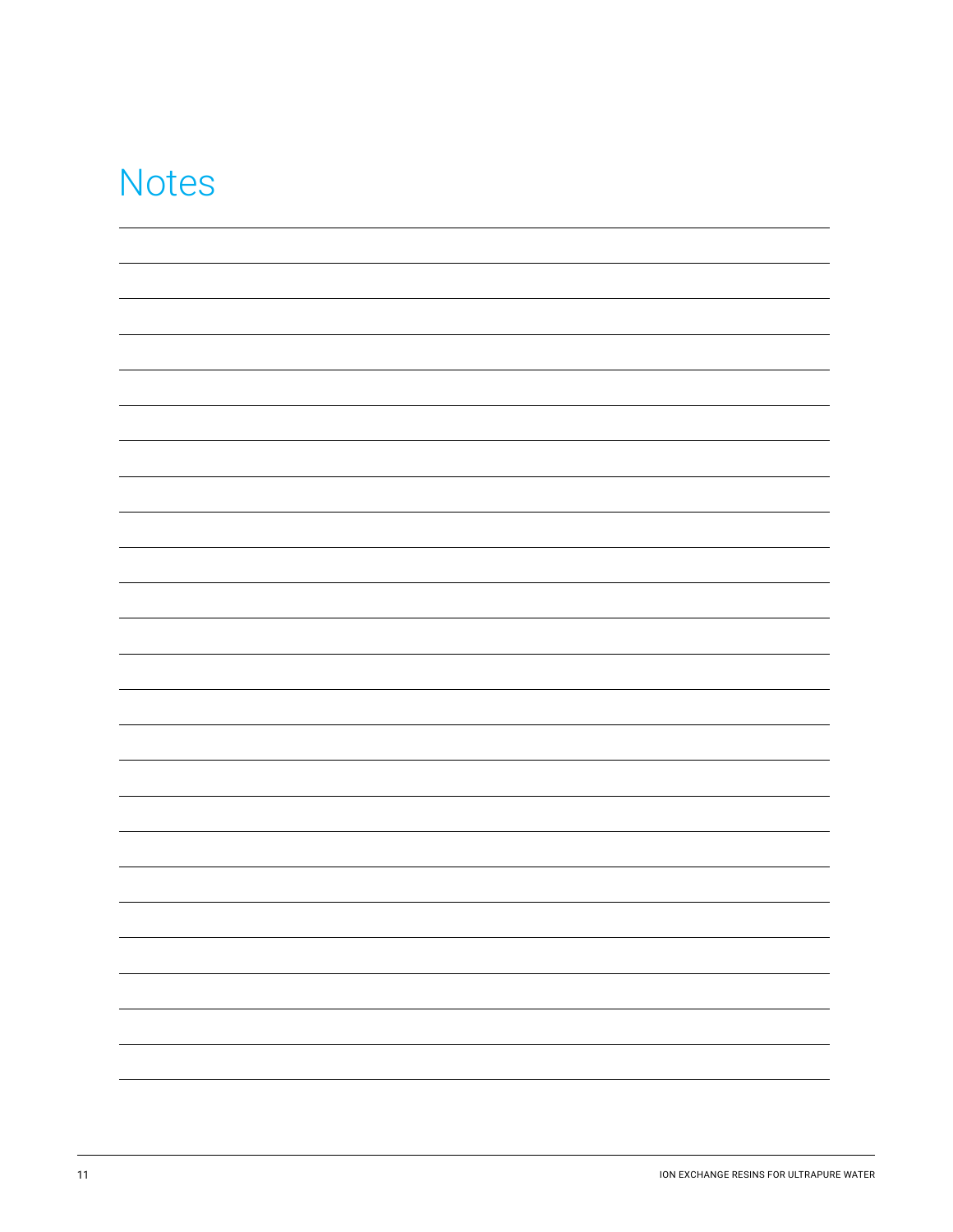### **Notes**

|  |  | $\overline{\phantom{a}}$ |
|--|--|--------------------------|